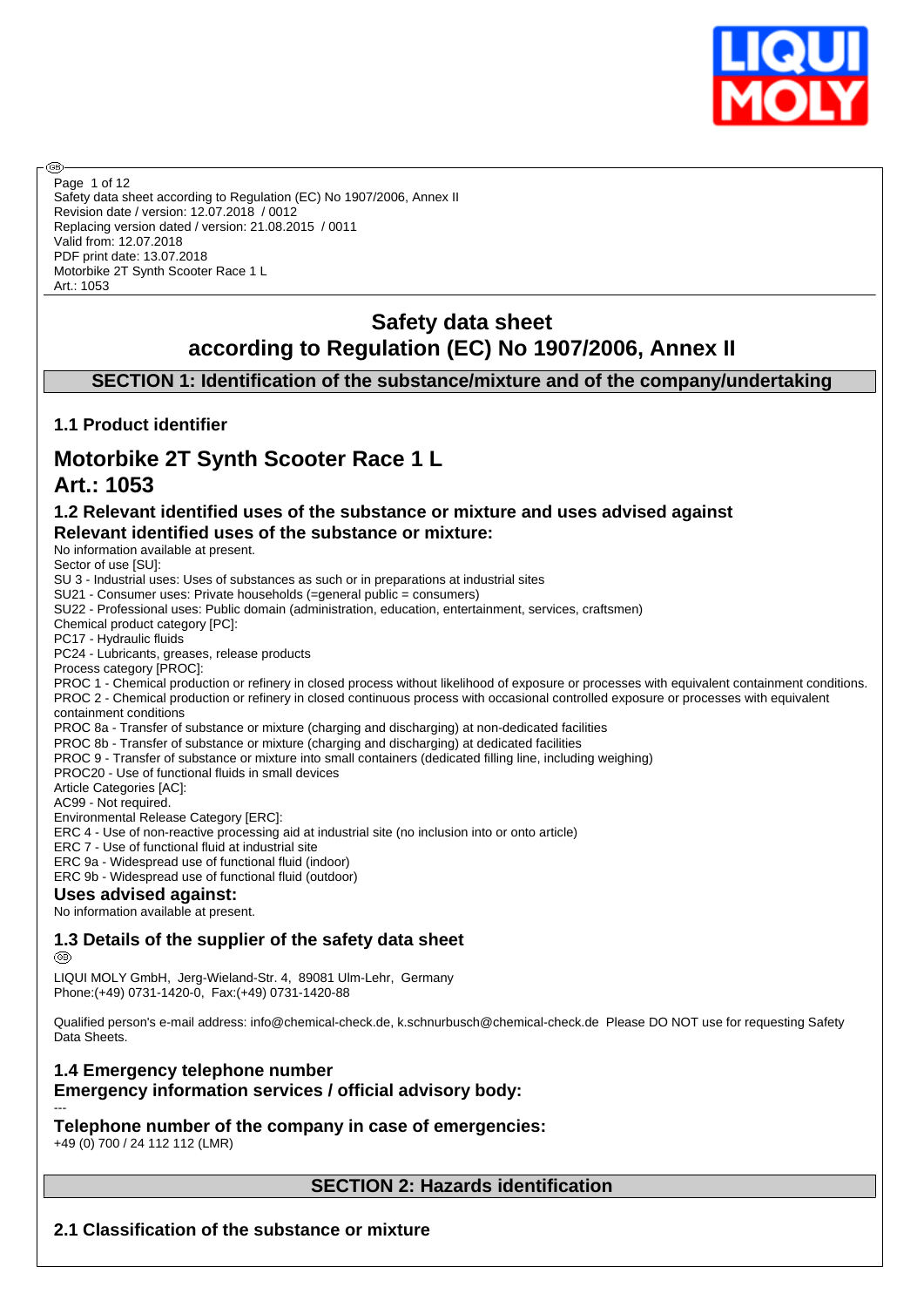

Page 2 of 12

**®** 

Safety data sheet according to Regulation (EC) No 1907/2006, Annex II Revision date / version: 12.07.2018 / 0012 Replacing version dated / version: 21.08.2015 / 0011 Valid from: 12.07.2018 PDF print date: 13.07.2018 Motorbike 2T Synth Scooter Race 1 L Art.: 1053

## **Classification according to Regulation (EC) 1272/2008 (CLP)**

The mixture is not classified as dangerous in the terms of the Regulation (EC) 1272/2008 (CLP).

## **2.2 Label elements Labeling according to Regulation (EC) 1272/2008 (CLP)**

EUH210-Safety data sheet available on request.

## **2.3 Other hazards**

The mixture does not contain any vPvB substance (vPvB = very persistent, very bioaccumulative) or is not included under XIII of the regulation (EC) 1907/2006 (< 0,1 %).

The mixture does not contain any PBT substance (PBT = persistent, bioaccumulative, toxic) or is not included under XIII of the regulation (EC) 1907/2006 (< 0,1 %).

Product can compose a film on the water surface, which can prevent oxygen exchange.

## **SECTION 3: Composition/information on ingredients**

#### **3.1 Substance**

# n.a. **3.2 Mixture**

| <b>J.Z MIXLUIE</b>                                                   |                               |
|----------------------------------------------------------------------|-------------------------------|
| Hydrocarbons, C11-C14, n-alkanes, isoalkanes, cyclics, <2% aromatics |                               |
| <b>Registration number (REACH)</b>                                   | 01-2119456620-43-XXXX         |
| Index                                                                | ---                           |
| <b>EINECS, ELINCS, NLP</b>                                           | 926-141-6 (REACH-IT List-No.) |
| CAS                                                                  | ---                           |
| content %                                                            | 10-30                         |
| Classification according to Regulation (EC) 1272/2008 (CLP)          | Asp. Tox. 1, H304             |
|                                                                      |                               |
| <b>Baseoil - unspecified *</b>                                       |                               |
| <b>Registration number (REACH)</b>                                   | ---                           |
| <b>Index</b>                                                         | ---                           |
| <b>EINECS, ELINCS, NLP</b>                                           | ---                           |
| <b>CAS</b>                                                           | ---                           |
| content %                                                            | $1 - 10$                      |
| Classification according to Regulation (EC) 1272/2008 (CLP)          | Asp. Tox. 1, H304             |

For the text of the H-phrases and classification codes (GHS/CLP), see Section 16.

\* The contained mineral oil can be described by one or more of the following numbers:

| EINECS, ELINCS, NLP | <b>Registration number (REACH)</b> | Chemical name                                             |
|---------------------|------------------------------------|-----------------------------------------------------------|
| 265-157-1           | 01-2119484627-25-XXXX              | Distillates (petroleum), hydrotreated heavy paraffinic    |
| 265-169-7           | 01-2119471299-27-XXXX              | Distillates (petroleum), solvent-dewaxed heavy paraffinic |
| 265-158-7           | 01-2119487077-29-XXXX              | Distillates (petroleum), hydrotreated light paraffinic    |
| 265-159-2           | 01-2119480132-48-XXXX              | Distillates (petroleum), solvent-dewaxed light paraffinic |

The substances named in this section are given with their actual, appropriate classification!

For substances that are listed in appendix VI, table 3.1 of the regulation (EC) no. 1272/2008 (CLP regulation) this means that all notes that may be given here for the named classification have been taken into account.

## **SECTION 4: First aid measures**

## **4.1 Description of first aid measures**

First-aiders should ensure they are protected!

Never pour anything into the mouth of an unconscious person!

**Inhalation**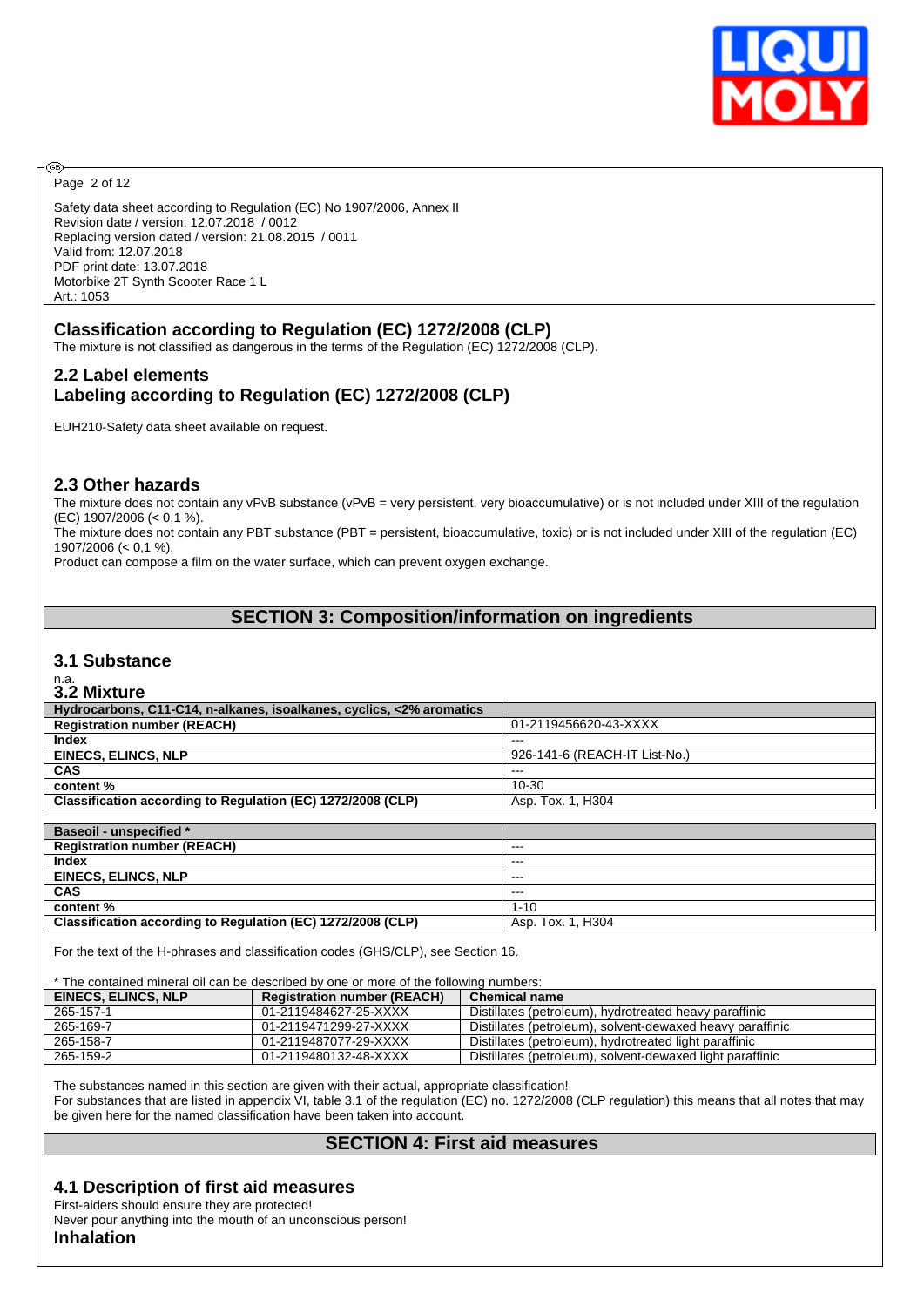

Safety data sheet according to Regulation (EC) No 1907/2006, Annex II Revision date / version: 12.07.2018 / 0012 Replacing version dated / version: 21.08.2015 / 0011 Page 3 of 12

Valid from: 12.07.2018 PDF print date: 13.07.2018 Motorbike 2T Synth Scooter Race 1 L Art.: 1053

#### Remove person from danger area.

Supply person with fresh air and consult doctor according to symptoms.

#### **Skin contact**

അ

Remove polluted, soaked clothing immediately, wash thoroughly with plenty of water and soap, in case of irritation of the skin (flare), consult a doctor.

#### **Eye contact**

Wash thoroughly for several minutes using copious water. Seek medical help if necessary. Keep Data Sheet available.

#### **Ingestion**

Do not induce vomiting. Consult doctor immediately. Danger of aspiration

## **4.2 Most important symptoms and effects, both acute and delayed**

If applicable delayed symptoms and effects can be found in section 11 and the absorption route in section 4.1. The following may occur:

Drying of the skin.

Irritation of the skin.

In certain cases, the symptoms of poisoning may only appear after an extended period / after several hours.

## **4.3 Indication of any immediate medical attention and special treatment needed**

n.c.

#### **SECTION 5: Firefighting measures**

## **5.1 Extinguishing media**

#### **Suitable extinguishing media**

CO<sub>2</sub> Foam Dry extinguisher Water jet spray

#### **Unsuitable extinguishing media**

High volume water jet **5.2 Special hazards arising from the substance or mixture** In case of fire the following can develop:

Oxides of carbon Flammable vapour/air mixtures

## **5.3 Advice for firefighters**

Protective respirator with independent air supply. According to size of fire Full protection, if necessary. Dispose of contaminated extinction water according to official regulations.

**SECTION 6: Accidental release measures**

## **6.1 Personal precautions, protective equipment and emergency procedures**

Avoid inhalation, and contact with eyes or skin.

If applicable, caution - risk of slipping. Do not carry cleaning cloths soaked in product in trouser pockets.

#### **6.2 Environmental precautions**

#### If leakage occurs, dam up.

Resolve leaks if this possible without risk. Prevent from entering drainage system.

Prevent surface and ground-water infiltration, as well as ground penetration.

#### **6.3 Methods and material for containment and cleaning up**

Soak up with absorbent material (e.g. universal binding agent) and dispose of according to Section 13.

#### **6.4 Reference to other sections**

For personal protective equipment see Section 8 and for disposal instructions see Section 13.

**SECTION 7: Handling and storage**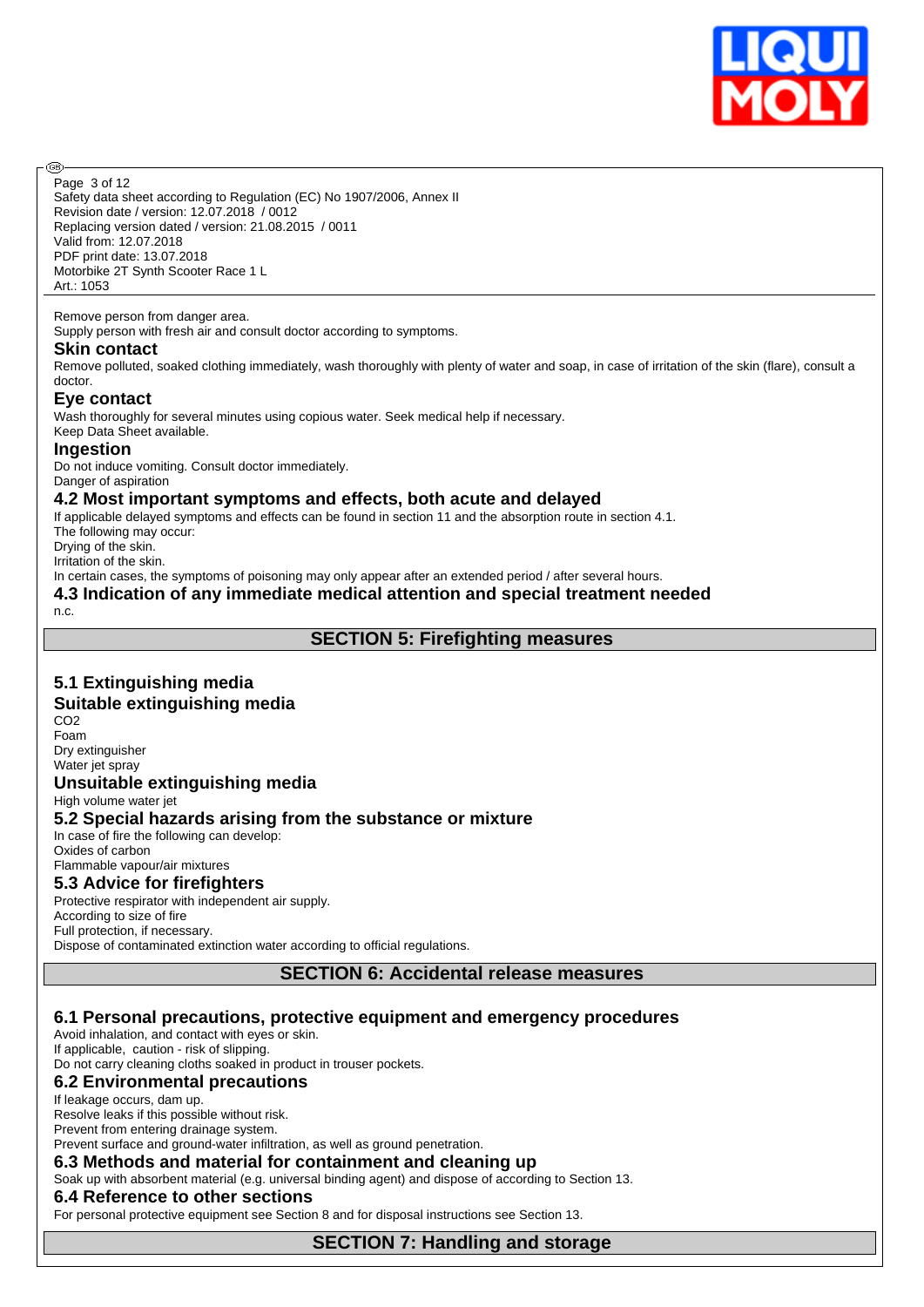

Page 4 of 12

അ

Safety data sheet according to Regulation (EC) No 1907/2006, Annex II Revision date / version: 12.07.2018 / 0012 Replacing version dated / version: 21.08.2015 / 0011 Valid from: 12.07.2018 PDF print date: 13.07.2018 Motorbike 2T Synth Scooter Race 1 L Art.: 1053

In addition to information given in this section, relevant information can also be found in section 8 and 6.1.

## **7.1 Precautions for safe handling**

## **7.1.1 General recommendations**

Ensure good ventilation. Eating, drinking, smoking, as well as food-storage, is prohibited in work-room.

Observe directions on label and instructions for use. Take measures against electrostatic charging, if appropriate.

**7.1.2 Notes on general hygiene measures at the workplace**

General hygiene measures for the handling of chemicals are applicable.

Wash hands before breaks and at end of work.

Keep away from food, drink and animal feedingstuffs.

Remove contaminated clothing and protective equipment before entering areas in which food is consumed.

## **7.2 Conditions for safe storage, including any incompatibilities**

Not to be stored in gangways or stair wells.

Store product closed and only in original packing. Protect against moisture and store closed.

## **7.3 Specific end use(s)**

No information available at present.

## **SECTION 8: Exposure controls/personal protection**

## **8.1 Control parameters**

Workplace exposure limit (WEL) of the total hydrocarbon solvent content of the mixture (RCP method according to EH40): 1200 mg/m3

| (ශ)<br><b>Chemical Name</b>                                           |                   | Hydrocarbons, C11-C14, n-alkanes, isoalkanes, cyclics, <2% aromatics |                             |         | Content %:10-30 |
|-----------------------------------------------------------------------|-------------------|----------------------------------------------------------------------|-----------------------------|---------|-----------------|
| WEL-TWA: 1200 mg/m3 (>=C7 normal and branched   WEL-STEL: 2(II) (AGW) |                   |                                                                      |                             | $- - -$ |                 |
| chain alkanes)                                                        |                   |                                                                      |                             |         |                 |
| Monitoring procedures:                                                |                   | Draeger - Hydrocarbons 2/a (81 03 581)                               |                             |         |                 |
|                                                                       |                   | Draeger - Hydrocarbons 0,1%/c (81 03 571)                            |                             |         |                 |
|                                                                       |                   | Compur - KITA-187 S (551 174)                                        |                             |         |                 |
| BMGV:<br>$\sim$ $\sim$                                                |                   |                                                                      | Other information:<br>$---$ |         |                 |
| I®<br><b>Chemical Name</b>                                            | Oil mist, mineral |                                                                      |                             |         | Content %:      |
| WEL-TWA: 5 mg/m3 (ACGIH)                                              |                   | WEL-STEL: 10 mg/m3 (ACGIH)                                           |                             | $- - -$ |                 |
| Monitoring procedures:                                                |                   | Draeger - Oil 10/a-P (67 28 371)                                     |                             |         |                 |
|                                                                       |                   | Draeger - Oil Mist 1/a (67 33 031)                                   |                             |         |                 |
| BMGV:<br>$---$                                                        |                   |                                                                      | Other information:<br>$---$ |         |                 |

 WEL-TWA = Workplace Exposure Limit - Long-term exposure limit (8-hour TWA (= time weighted average) reference period) EH40. AGW = "Arbeitsplatzgrenzwert" (workplace limit value, Germany).

(8) = Inhalable fraction (2017/164/EU, 2017/2398/EU). (9) = Respirable fraction (2017/164/EU, 2017/2398/EU). | WEL-STEL = Workplace Exposure Limit - Short-term exposure limit (15-minute reference period).

(8) = Inhalable fraction (2017/164/EU, 2017/2398/EU). (9) = Respirable fraction (2017/164/EU, 2017/2398/EU). (10) = Short-term exposure limit value in relation to a reference period of 1 minute (2017/164/EU). | BMGV = Biological monitoring guidance value EH40. BGW = "Biologischer Grenzwert" (biological limit value, Germany) | Other information: Sen = Capable of causing occupational asthma. Sk = Can be absorbed through skin. Carc = Capable of causing cancer and/or heritable genetic damage.

\*\* = The exposure limit for this substance is repealed through the TRGS 900 (Germany) of January 2006 with the goal of revision.

## **8.2 Exposure controls 8.2.1 Appropriate engineering controls**

Ensure good ventilation. This can be achieved by local suction or general air extraction. If this is insufficient to maintain the concentration under the WEL or AGW values, suitable breathing protection should be worn. Applies only if maximum permissible exposure values are listed here.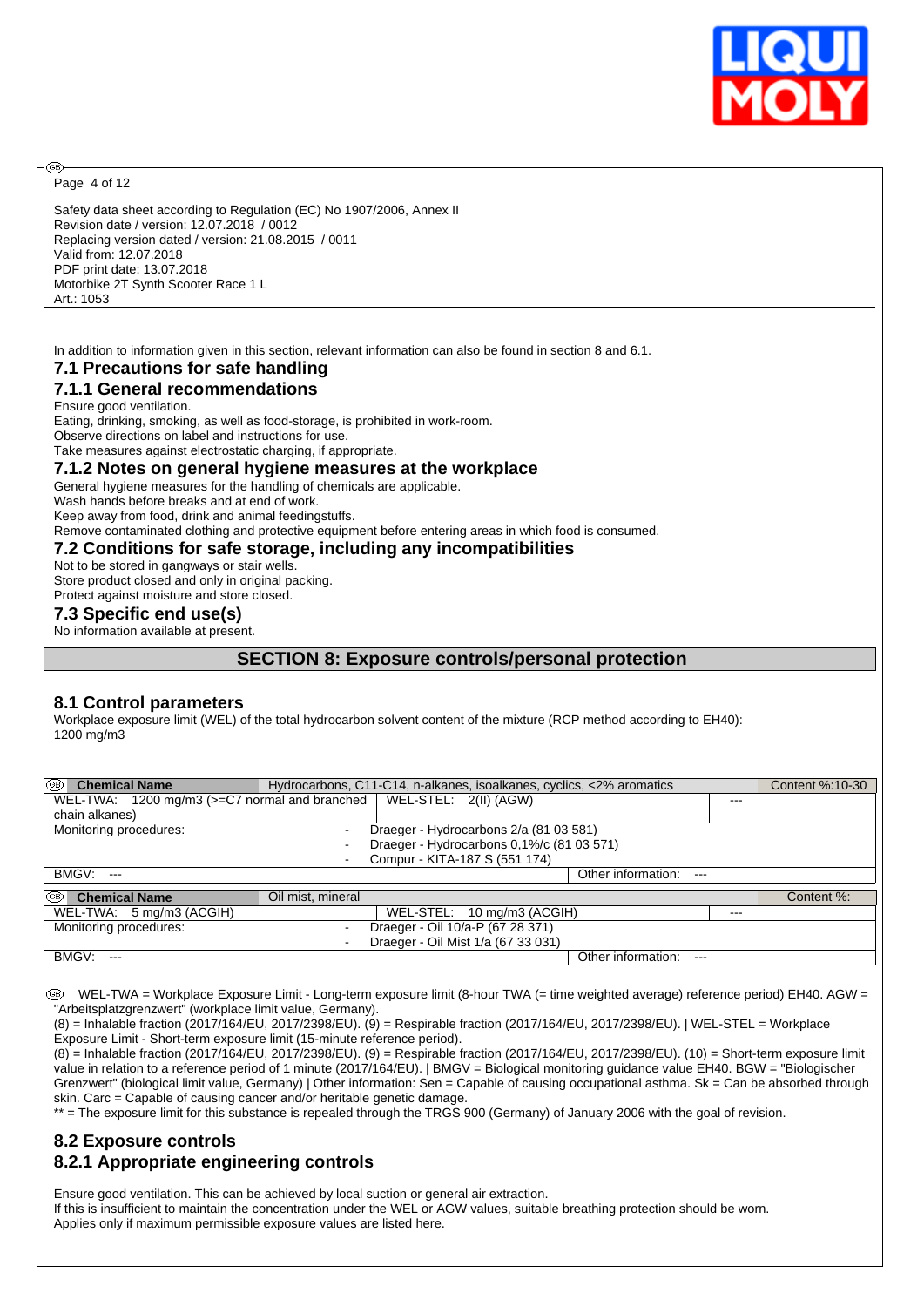

Safety data sheet according to Regulation (EC) No 1907/2006, Annex II Revision date / version: 12.07.2018 / 0012 Replacing version dated / version: 21.08.2015 / 0011 Valid from: 12.07.2018 PDF print date: 13.07.2018 Motorbike 2T Synth Scooter Race 1 L Art.: 1053 Page 5 of 12

Suitable assessment methods for reviewing the effectiveness of protection measures adopted include metrological and non-metrological investigative techniques.

These are specified by e.g. BS EN 14042.

അ

BS EN 14042 "Workplace atmospheres. Guide for the application and use of procedures for the assessment of exposure to chemical and biological agents".

#### **8.2.2 Individual protection measures, such as personal protective equipment**

General hygiene measures for the handling of chemicals are applicable. Wash hands before breaks and at end of work. Keep away from food, drink and animal feedingstuffs.

Remove contaminated clothing and protective equipment before entering areas in which food is consumed.

Eye/face protection: Tight fitting protective goggles (EN 166) with side protection, with danger of projections.

Skin protection - Hand protection: Protective nitrile gloves (EN 374) Minimum layer thickness in mm: 0,35 Permeation time (penetration time) in minutes:  $>= 480$ Protective Neoprene® / polychloroprene gloves (EN 374). Protective hand cream recommended. The breakthrough times determined in accordance with EN 16523-1 were not obtained under practical conditions. The recommended maximum wearing time is 50% of breakthrough time.

Skin protection - Other: Protective working garments (e.g. safety shoes EN ISO 20345, long-sleeved protective working garments).

Respiratory protection: If OES or MEL is exceeded. Filter A - P2 (EN 14387) Observe wearing time limitations for respiratory protection equipment.

Thermal hazards:

If applicable, these are included in the individual protective measures (eye/face protection, skin protection, respiratory protection).

Additional information on hand protection - No tests have been performed.

In the case of mixtures, the selection has been made according to the knowledge available and the information about the contents. Selection of materials derived from glove manufacturer's indications.

Final selection of glove material must be made taking the breakthrough times, permeation rates and degradation into account. Selection of a suitable glove depends not only on the material but also on other quality characteristics and varies from manufacturer to manufacturer.

In the case of mixtures, the resistance of glove materials cannot be predicted and must therefore be tested before use. The exact breakthrough time of the glove material can be requested from the protective glove manufacturer and must be observed.

## **8.2.3 Environmental exposure controls**

No information available at present.

## **SECTION 9: Physical and chemical properties**

#### **9.1 Information on basic physical and chemical properties**

Physical state: Liquid Colour: Liquid Colour: Liquid Colour: Liquid Colour: Liquid Colour: Liquid Colour: Liquid Colour: Liquid Colour: Liquid Colour: Liquid Colour: Liquid Colour: Liquid Colour: Liquid Colour: Liquid Colo Colour: Red Odour:<br>
Odour threshold:<br>
Odour threshold: Odour threshold: pH-value:<br>
Melting point/freezing point:<br>
Melting point/freezing point: Melting point/freezing point:<br>
Initial boiling point and boiling range:<br>
Not determined Initial boiling point and boiling range: Flash point: 98 °C Evaporation rate:<br>
Flammability (solid, gas):<br>
Flammability (solid, gas):<br>
Not determined Flammability (solid, gas):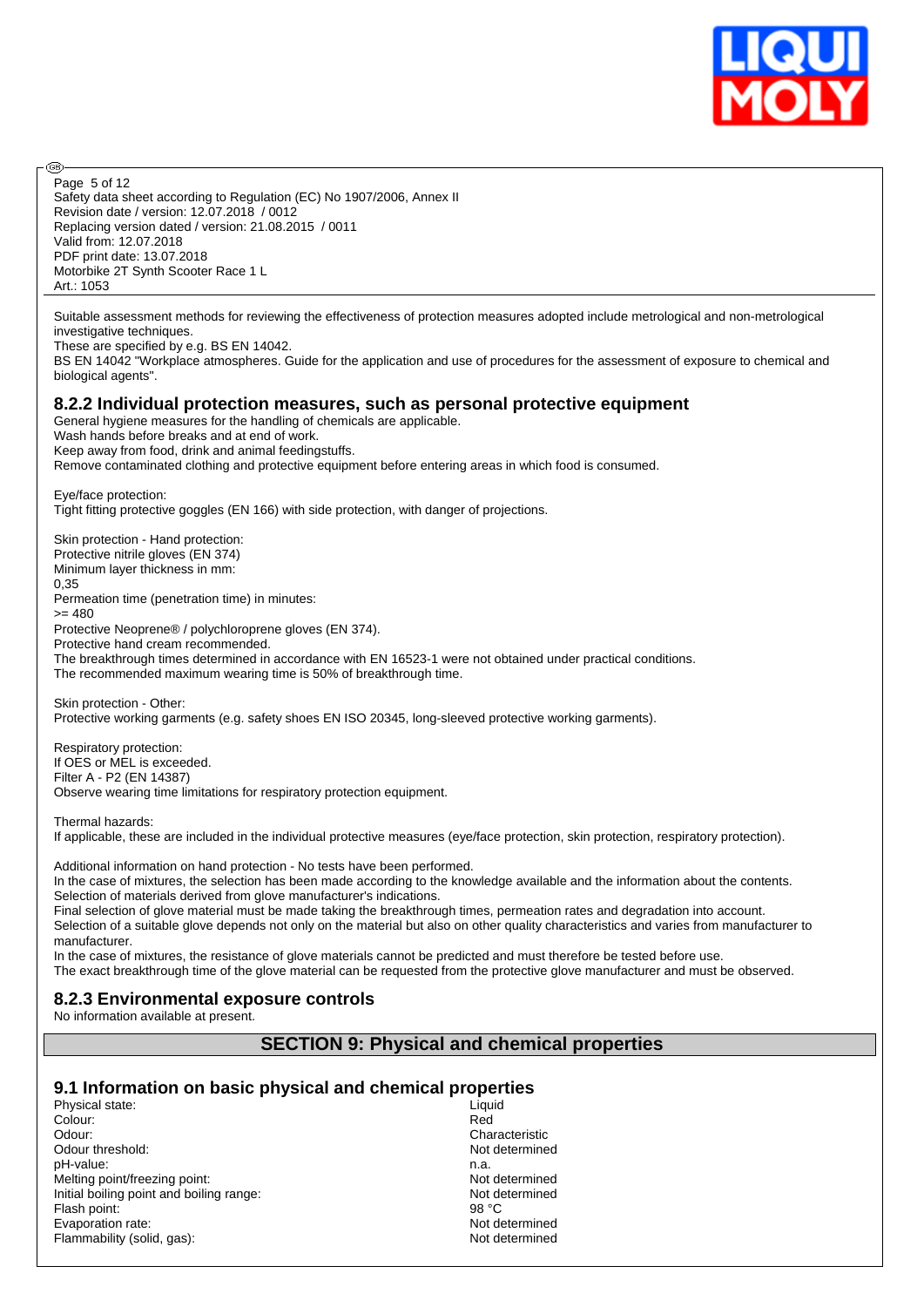

Safety data sheet according to Regulation (EC) No 1907/2006, Annex II Revision date / version: 12.07.2018 / 0012 Replacing version dated / version: 21.08.2015 / 0011 Valid from: 12.07.2018 PDF print date: 13.07.2018 Motorbike 2T Synth Scooter Race 1 L Art.: 1053 Page 6 of 12

Lower explosive limit:<br>
Upper explosive limit:<br>
Upper explosive limit:<br>
Not determined Upper explosive limit:<br>
Vapour pressure: Not determined<br>
Vapour pressure: Not determined Vapour pressure: Vapour density (air = 1):  $\sqrt{0.874 \text{ g/mol}}$  Not determined Density: Bulk density: n.a.<br>Solubility(ies): n.a.<br>Not Water solubility: Partition coefficient (n-octanol/water):<br>Auto-ignition temperature: Not determined<br>Not determined Auto-ignition temperature:<br>
Decomposition temperature:<br>
Not determined Decomposition temperature:<br>Viscosity: Viscosity: 9,2 mm2/s (100°C) Explosive properties:<br>
Oxidising properties:<br>
Oxidising properties:<br>
No Oxidising properties:

# **9.2 Other information**

Fat solubility / solvent:<br>
Conductivity:<br>
Not determined<br>
Not determined Surface tension: Not determined<br>Solvents content: Not determined<br>Not determined Solvents content:

**®** 

 $0,874$  g/ml Not determined<br>Insoluble 50 mm2/s (40°C)

Not determined Not determined<br>Not determined

## **SECTION 10: Stability and reactivity**

## **10.1 Reactivity**

#### The product has not been tested.

**10.2 Chemical stability**

## Stable with proper storage and handling.

## **10.3 Possibility of hazardous reactions**

Hazardous reactions will not occur during storage and handling under normal conditions.

#### **10.4 Conditions to avoid**

Protect from humidity. Open flame, ignition sources

## **10.5 Incompatible materials**

Avoid contact with strong oxidizing agents.

## Avoid contact with other chemicals.

## **10.6 Hazardous decomposition products**

No decomposition when used as directed.

**SECTION 11: Toxicological information**

## **11.1 Information on toxicological effects**

Possibly more information on health effects, see Section 2.1 (classification).

#### **Motorbike 2T Synth Scooter Race 1 L**

| Art.: 1053                       |          |       |      |          |                    |              |
|----------------------------------|----------|-------|------|----------|--------------------|--------------|
| Toxicity / effect                | Endpoint | Value | Unit | Organism | <b>Test method</b> | <b>Notes</b> |
| Acute toxicity, by oral route:   |          |       |      |          |                    | n.d.a.       |
| Acute toxicity, by dermal route: |          |       |      |          |                    | n.d.a.       |
| Acute toxicity, by inhalation:   |          |       |      |          |                    | n.d.a.       |
| Skin corrosion/irritation:       |          |       |      |          |                    | n.d.a.       |
| Serious eye damage/irritation:   |          |       |      |          |                    | n.d.a.       |
| Respiratory or skin              |          |       |      |          |                    | n.d.a.       |
| sensitisation:                   |          |       |      |          |                    |              |
| Germ cell mutagenicity:          |          |       |      |          |                    | n.d.a.       |
| Carcinogenicity:                 |          |       |      |          |                    | n.d.a.       |
| Reproductive toxicity:           |          |       |      |          |                    | n.d.a.       |
| Specific target organ toxicity - |          |       |      |          |                    | n.d.a.       |
| single exposure (STOT-SE):       |          |       |      |          |                    |              |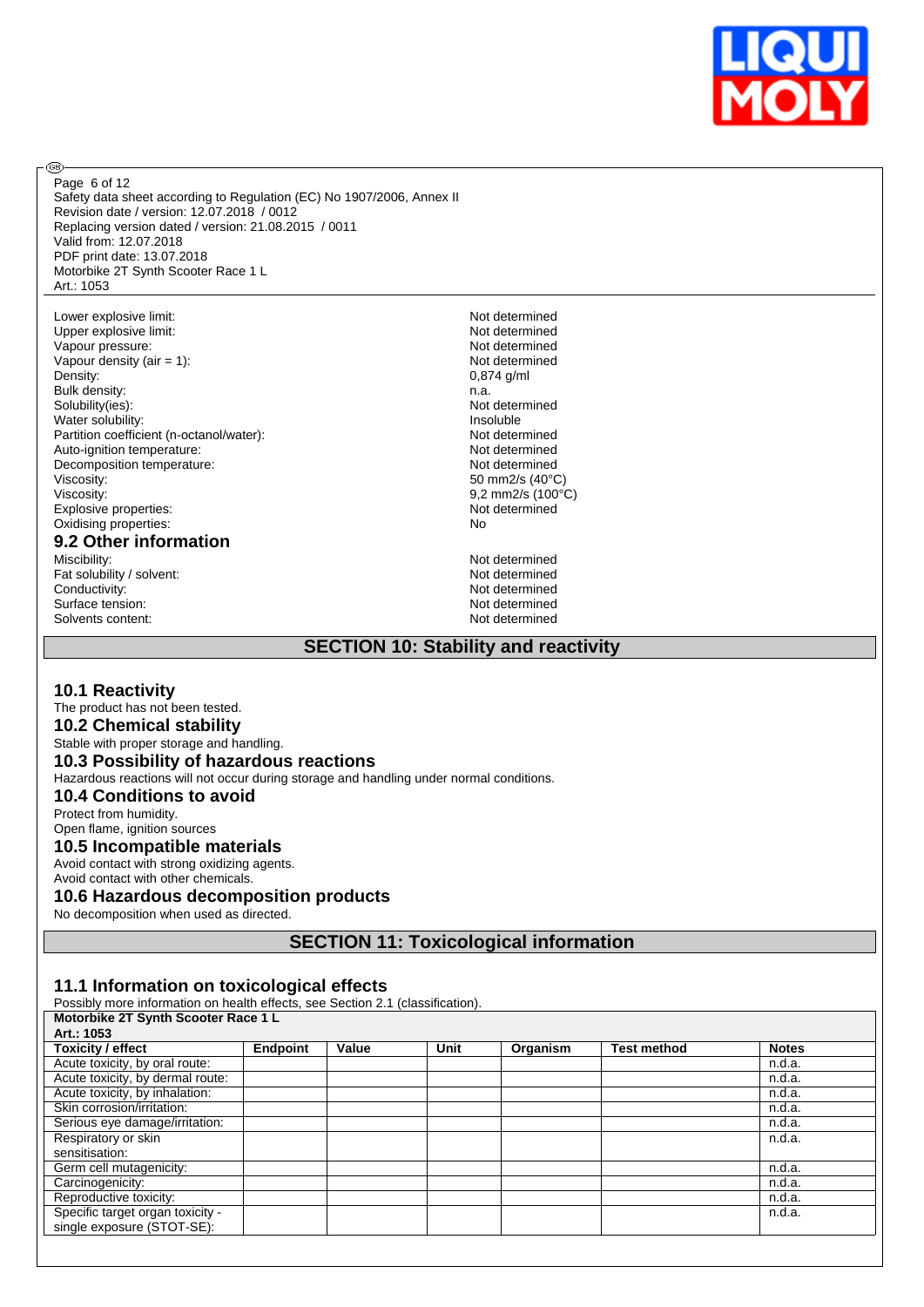

Safety data sheet according to Regulation (EC) No 1907/2006, Annex II Revision date / version: 12.07.2018 / 0012 Replacing version dated / version: 21.08.2015 / 0011 Valid from: 12.07.2018 PDF print date: 13.07.2018 Motorbike 2T Synth Scooter Race 1 L Art.: 1053 Page 7 of 12

 $\circledcirc$ 

| Specific target organ toxicity - |  |  | n.d.a.         |
|----------------------------------|--|--|----------------|
| repeated exposure (STOT-RE):     |  |  |                |
| Aspiration hazard:               |  |  | n.d.a.         |
| Symptoms:                        |  |  | n.d.a.         |
| Other information:               |  |  | Classification |
|                                  |  |  | according to   |
|                                  |  |  | calculation    |
|                                  |  |  | procedure.     |

| Hydrocarbons, C11-C14, n-alkanes, isoalkanes, cyclics, <2% aromatics<br><b>Toxicity / effect</b> | <b>Endpoint</b> | Value | Unit     | Organism    | <b>Test method</b>                  | <b>Notes</b>               |
|--------------------------------------------------------------------------------------------------|-----------------|-------|----------|-------------|-------------------------------------|----------------------------|
| Acute toxicity, by oral route:                                                                   | LD50            | >5000 | mg/kg    | Rat         | OECD 401 (Acute Oral                |                            |
|                                                                                                  |                 |       |          |             | Toxicity)                           |                            |
| Acute toxicity, by dermal route:                                                                 | LD50            | >5000 | mg/kg    | Rabbit      | OECD 402 (Acute                     |                            |
|                                                                                                  |                 |       |          |             | Dermal Toxicity)                    |                            |
| Acute toxicity, by inhalation:                                                                   | <b>LC50</b>     | >5000 | mg/m3/8h | Rat         | OECD 403 (Acute                     | Vapours                    |
|                                                                                                  |                 |       |          |             | Inhalation Toxicity)                |                            |
| Skin corrosion/irritation:                                                                       |                 |       |          |             |                                     | Repeated                   |
|                                                                                                  |                 |       |          |             |                                     | exposure may<br>cause skin |
|                                                                                                  |                 |       |          |             |                                     | dryness or                 |
|                                                                                                  |                 |       |          |             |                                     | cracking.                  |
| Skin corrosion/irritation:                                                                       |                 |       |          |             | OECD 404 (Acute                     | Analogous                  |
|                                                                                                  |                 |       |          |             | Dermal                              | conclusion,                |
|                                                                                                  |                 |       |          |             | Irritation/Corrosion)               | Drying of the              |
|                                                                                                  |                 |       |          |             |                                     | skin., Dermatitis          |
|                                                                                                  |                 |       |          |             |                                     | (skin                      |
|                                                                                                  |                 |       |          |             |                                     | inflammation)              |
| Serious eye damage/irritation:                                                                   |                 |       |          |             | OECD 405 (Acute Eye                 | Analogous                  |
|                                                                                                  |                 |       |          |             | Irritation/Corrosion)               | conclusion,                |
|                                                                                                  |                 |       |          |             |                                     | Slightly irritant          |
| Respiratory or skin                                                                              |                 |       |          | Rat         |                                     | Not sensitizising          |
| sensitisation:                                                                                   |                 |       |          |             |                                     |                            |
| Germ cell mutagenicity:                                                                          |                 |       |          | Salmonella  | in vivo                             | Negative                   |
|                                                                                                  |                 |       |          | typhimurium |                                     |                            |
| Carcinogenicity:                                                                                 |                 |       |          |             | OECD 453 (Combined                  | Analogous                  |
|                                                                                                  |                 |       |          |             | Chronic<br>Toxicity/Carcinogenicity | conclusion,<br>Negative    |
|                                                                                                  |                 |       |          |             | Studies)                            |                            |
| Reproductive toxicity:                                                                           |                 |       |          |             | OECD 414 (Prenatal                  | Analogous                  |
|                                                                                                  |                 |       |          |             | <b>Developmental Toxicity</b>       | conclusion,                |
|                                                                                                  |                 |       |          |             | Study)                              | Negative                   |
| Specific target organ toxicity -                                                                 |                 |       |          |             |                                     | Analogous                  |
| single exposure (STOT-SE):                                                                       |                 |       |          |             |                                     | conclusion, No             |
|                                                                                                  |                 |       |          |             |                                     | indications of             |
|                                                                                                  |                 |       |          |             |                                     | such an effect.            |
| Specific target organ toxicity -                                                                 |                 |       |          |             | OECD 408 (Repeated                  | Analogous                  |
| repeated exposure (STOT-RE):                                                                     |                 |       |          |             | Dose 90-Day Oral                    | conclusion, Not            |
|                                                                                                  |                 |       |          |             | Toxicity Study in                   | to be expected             |
|                                                                                                  |                 |       |          |             | Rodents)                            |                            |
| Aspiration hazard:                                                                               |                 |       |          |             |                                     | Yes                        |
| Symptoms:                                                                                        |                 |       |          |             |                                     | drying of the              |
|                                                                                                  |                 |       |          |             |                                     | skin.,<br>headaches,       |
|                                                                                                  |                 |       |          |             |                                     | fatigue,                   |
|                                                                                                  |                 |       |          |             |                                     | dizziness,                 |
|                                                                                                  |                 |       |          |             |                                     | nausea.                    |
|                                                                                                  |                 |       |          |             |                                     | diarrhoea,                 |
|                                                                                                  |                 |       |          |             |                                     | vomiting                   |
|                                                                                                  |                 |       |          |             |                                     |                            |
| <b>Baseoil - unspecified</b>                                                                     |                 |       |          |             |                                     |                            |
|                                                                                                  |                 | Value |          |             |                                     |                            |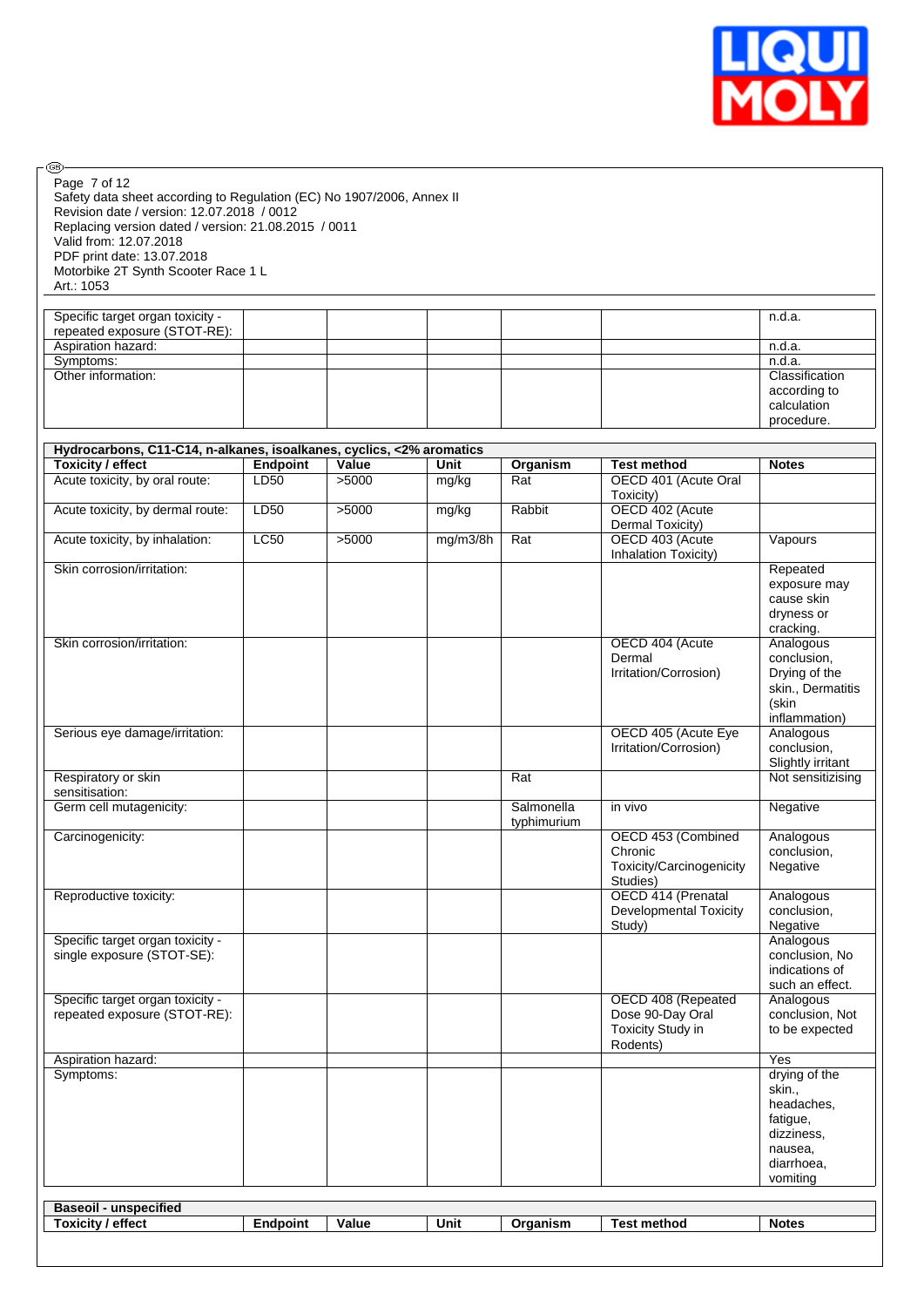

Safety data sheet according to Regulation (EC) No 1907/2006, Annex II Revision date / version: 12.07.2018 / 0012 Replacing version dated / version: 21.08.2015 / 0011 Valid from: 12.07.2018 PDF print date: 13.07.2018 Motorbike 2T Synth Scooter Race 1 L Art.: 1053 Page 8 of 12

 $\circledcirc$ 

| skir.<br>' or<br>oirator<br>w<br>$\sim$ $\sim$<br>oor<br><br>aauvu. |  |  | sensiti<br>$\cdots$<br>NM |
|---------------------------------------------------------------------|--|--|---------------------------|
| .05<br>hazard.<br>atıor<br>ווטכר                                    |  |  | Yes                       |

## **SECTION 12: Ecological information**

Possibly more information on environmental effects, see Section 2.1 (classification).  $\Box$ 

| Motorbike 2T Synth Scooter Race 1 L |                 |      |       |      |          |                    |                  |
|-------------------------------------|-----------------|------|-------|------|----------|--------------------|------------------|
| Art.: 1053                          |                 |      |       |      |          |                    |                  |
| <b>Toxicity / effect</b>            | <b>Endpoint</b> | Time | Value | Unit | Organism | <b>Test method</b> | <b>Notes</b>     |
| 12.1. Toxicity to fish:             |                 |      |       |      |          |                    | n.d.a.           |
| 12.1. Toxicity to daphnia:          |                 |      |       |      |          |                    | n.d.a.           |
| 12.1. Toxicity to algae:            |                 |      |       |      |          |                    | n.d.a.           |
| 12.2. Persistence and               |                 |      |       |      |          |                    | n.d.a.           |
| degradability:                      |                 |      |       |      |          |                    |                  |
| 12.3. Bioaccumulative               |                 |      |       |      |          |                    | n.d.a.           |
| potential:                          |                 |      |       |      |          |                    |                  |
| 12.4. Mobility in soil:             |                 |      |       |      |          |                    | n.d.a.           |
| 12.5. Results of PBT                |                 |      |       |      |          |                    | n.d.a.           |
| and vPvB assessment                 |                 |      |       |      |          |                    |                  |
| 12.6. Other adverse                 |                 |      |       |      |          |                    | n.d.a.           |
| effects:                            |                 |      |       |      |          |                    |                  |
| Other information:                  |                 |      |       |      |          |                    | According to the |
|                                     |                 |      |       |      |          |                    | recipe, contains |
|                                     |                 |      |       |      |          |                    | no AOX.          |

|                                             | Hydrocarbons, C11-C14, n-alkanes, isoalkanes, cyclics, <2% aromatics |      |         |      |                                     |                                                                                              |                                           |
|---------------------------------------------|----------------------------------------------------------------------|------|---------|------|-------------------------------------|----------------------------------------------------------------------------------------------|-------------------------------------------|
| Toxicity / effect                           | <b>Endpoint</b>                                                      | Time | Value   | Unit | Organism                            | <b>Test method</b>                                                                           | <b>Notes</b>                              |
| 12.1. Toxicity to fish:                     | <b>NOELR</b>                                                         | 28d  | 0.17    | mq/l | Oncorhynchus<br>mykiss              | QSAR                                                                                         |                                           |
| 12.1. Toxicity to daphnia:                  | <b>NOELR</b>                                                         | 21d  | 1,22    | mg/l | Daphnia magna                       | QSAR                                                                                         |                                           |
| 12.1. Toxicity to algae:                    | <b>NOELR</b>                                                         | 72h  | 1000    | mg/l | Pseudokirchneriell<br>a subcapitata | OECD 201 (Alga,<br>Growth Inhibition<br>Test)                                                |                                           |
| 12.2. Persistence and<br>degradability:     |                                                                      | 28d  | 69      | $\%$ |                                     | <b>OECD 301 F</b><br>(Ready<br>Biodegradability -<br>Manometric<br><b>Respirometry Test)</b> | Readily<br>biodegradable                  |
| 12.3. Bioaccumulative<br>potential:         | Log Pow                                                              |      | $6 - 8$ |      |                                     |                                                                                              | High                                      |
| 12.5. Results of PBT<br>and vPvB assessment |                                                                      |      |         |      |                                     |                                                                                              | No PBT<br>substance, No<br>vPvB substance |

| <b>Baseoil - unspecified</b>            |           |             |        |      |                            |                                                                                         |                              |
|-----------------------------------------|-----------|-------------|--------|------|----------------------------|-----------------------------------------------------------------------------------------|------------------------------|
| <b>Toxicity / effect</b>                | Endpoint  | <b>Time</b> | Value  | Unit | Organism                   | <b>Test method</b>                                                                      | <b>Notes</b>                 |
| 12.1. Toxicity to fish:                 | LC50      | 96h         | >100   | mg/l | Pimephales<br>promelas     |                                                                                         |                              |
| 12.1. Toxicity to daphnia:              | EC50      | 48h         | >10000 | mg/l | Daphnia magna              |                                                                                         |                              |
| 12.1. Toxicity to daphnia:              | NOEC/NOEL | 21d         | >10    | mg/l | Daphnia magna              |                                                                                         |                              |
| 12.1. Toxicity to algae:                | EC50      | 72h         | >100   | mg/l | Scenedesmus<br>quadricauda |                                                                                         |                              |
| 12.2. Persistence and<br>degradability: |           | 28d         | 31     | %    |                            | <b>OECD 301 B</b><br>(Ready<br>Biodegradability -<br>Co <sub>2</sub> Evolution<br>Test) | Not readily<br>biodegradable |

## **SECTION 13: Disposal considerations**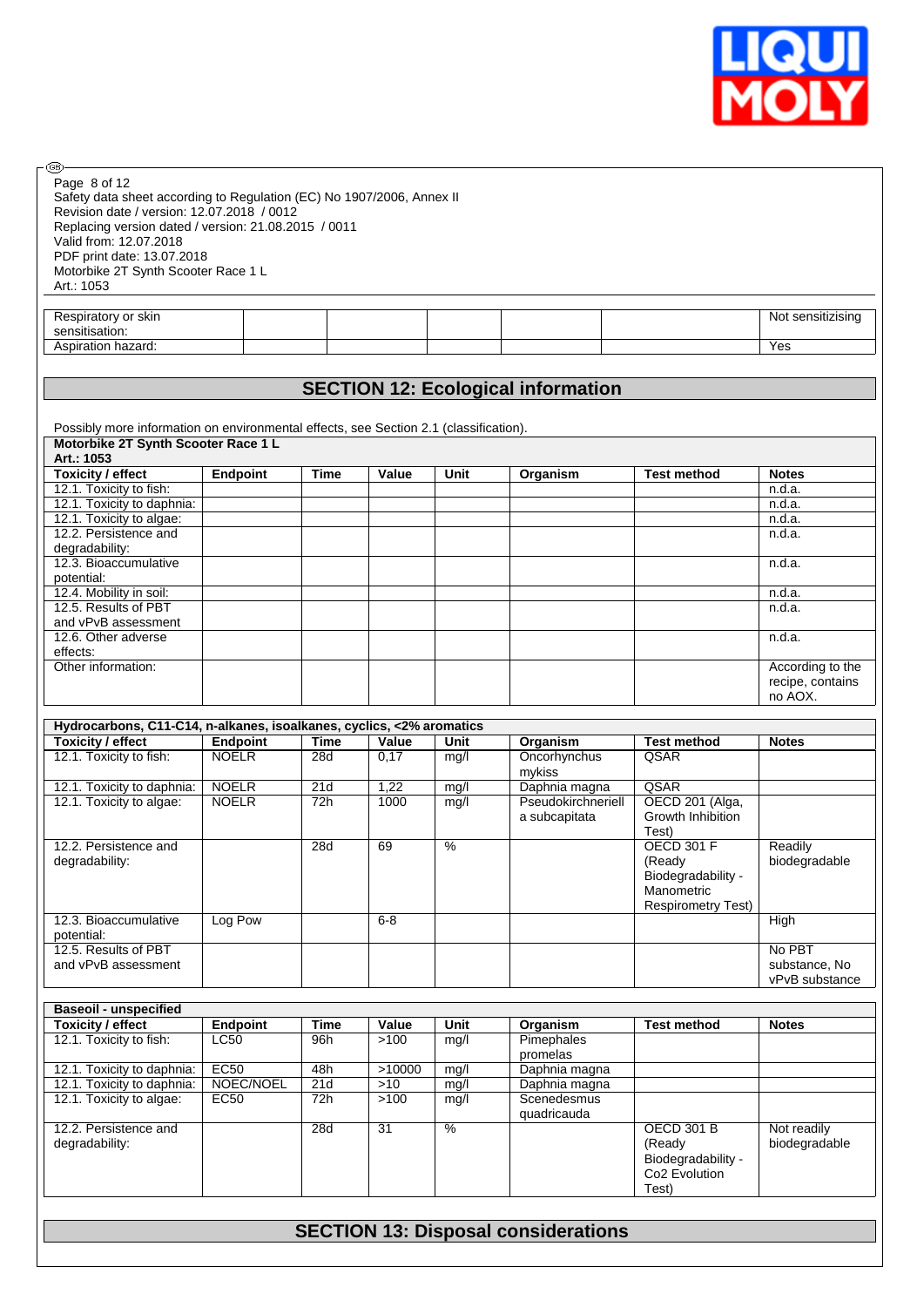

Page 9 of 12

അ

Safety data sheet according to Regulation (EC) No 1907/2006, Annex II Revision date / version: 12.07.2018 / 0012 Replacing version dated / version: 21.08.2015 / 0011 Valid from: 12.07.2018 PDF print date: 13.07.2018 Motorbike 2T Synth Scooter Race 1 L Art.: 1053

# **13.1 Waste treatment methods**

#### **For the substance / mixture / residual amounts**

Soaked polluted cloths, paper or other organic materials represent a fire hazard and should be controlled, collected and disposed of. EC disposal code no.: The waste codes are recommendations based on the scheduled use of this product. Owing to the user's specific conditions for use and disposal, other waste codes may be allocated under certain circumstances. (2014/955/EU) 07 06 99 wastes not otherwise specified 13 02 05 mineral-based non-chlorinated engine, gear and lubricating oils Recommendation: Sewage disposal shall be discouraged. Pay attention to local and national official regulations. E.g. dispose at suitable refuse site. E.g. suitable incineration plant. **For contaminated packing material** Pay attention to local and national official regulations. 15 01 01 paper and cardboard packaging 15 01 02 plastic packaging 15 01 04 metallic packaging **SECTION 14: Transport information General statements** 14.1. UN number: n.a. **Transport by road/by rail (ADR/RID)** 14.2. UN proper shipping name: 14.3. Transport hazard class(es): n.a. 14.4. Packing group: n.a. Classification code: n.a. LQ: n.a. 14.5. Environmental hazards: Not applicable Tunnel restriction code: **Transport by sea (IMDG-code)** 14.2. UN proper shipping name: 14.3. Transport hazard class(es): n.a. 14.4. Packing group: n.a. Marine Pollutant:<br>14.5. Environmental hazards: example and the state of the state of the Not applicable 14.5. Environmental hazards: **Transport by air (IATA)** 14.2. UN proper shipping name: 14.3. Transport hazard class(es): n.a. 14.4. Packing group: n.a. 14.5. Environmental hazards: Not applicable **14.6. Special precautions for user** Unless specified otherwise, general measures for safe transport must be followed. **14.7. Transport in bulk according to Annex II of MARPOL and the IBC Code** Non-dangerous material according to Transport Regulations.

## **SECTION 15: Regulatory information**

## **15.1 Safety, health and environmental regulations/legislation specific for the substance or mixture**

Observe restrictions: General hygiene measures for the handling of chemicals are applicable.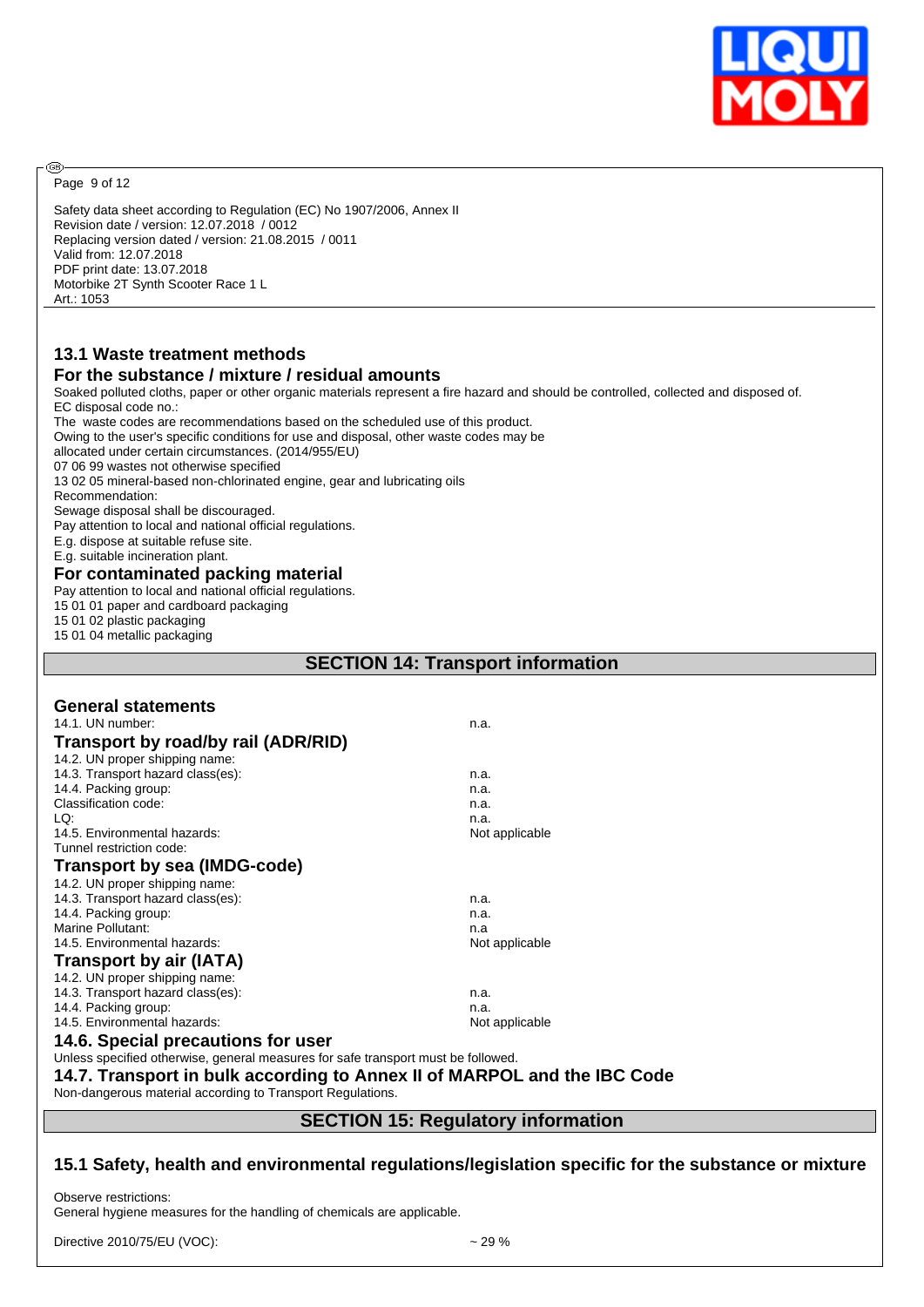

Safety data sheet according to Regulation (EC) No 1907/2006, Annex II Revision date / version: 12.07.2018 / 0012 Replacing version dated / version: 21.08.2015 / 0011 Valid from: 12.07.2018 PDF print date: 13.07.2018 Motorbike 2T Synth Scooter Race 1 L Art.: 1053 Page 10 of 12

Directive 2010/75/EU (VOC): 253,5 g/l

#### **15.2 Chemical safety assessment**

A chemical safety assessment is not provided for mixtures.

## **SECTION 16: Other information**

Revised sections: 4, 8, 15

**®** 

## **Classification and processes used to derive the classification of the mixture in accordance with the ordinance (EG) 1272/2008 (CLP):**

Not applicable

The following phrases represent the posted Hazard Class and Risk Category Code (GHS/CLP) of the product and the constituents (specified in Section 2 and 3).

H304 May be fatal if swallowed and enters airways.

Asp. Tox. — Aspiration hazard

## **Any abbreviations and acronyms used in this document:**

| AC<br><b>Article Categories</b>                                                                                                              |
|----------------------------------------------------------------------------------------------------------------------------------------------|
| according, according to<br>acc., acc. to                                                                                                     |
| ACGIH American Conference of Governmental Industrial Hygienists                                                                              |
| Accord européen relatif au transport international des marchandises Dangereuses par Route (= European Agreement concerning the<br>ADR.       |
| International Carriage of Dangerous Goods by Road)                                                                                           |
| AOEL Acceptable Operator Exposure Level                                                                                                      |
| <b>AOX</b><br>Adsorbable organic halogen compounds                                                                                           |
| approx. approximately                                                                                                                        |
| Art., Art. no.<br>Article number                                                                                                             |
| <b>ATE</b><br>Acute Toxicity Estimate according to Regulation (EC) 1272/2008 (CLP)                                                           |
| <b>BAM</b><br>Bundesanstalt für Materialforschung und -prüfung (Federal Institute for Materials Research and Testing, Germany)               |
| Bundesanstalt für Arbeitsschutz und Arbeitsmedizin (= Federal Institute for Occupational Health and Safety, Germany)<br>BAuA                 |
| <b>BCF</b><br><b>Bioconcentration factor</b>                                                                                                 |
| <b>BGV</b><br>Berufsgenossenschaftliche Vorschrift (= Accident Prevention Regulation)                                                        |
| <b>BHT</b><br>Butylhydroxytoluol (= 2,6-Di-t-butyl-4-methyl-phenol)                                                                          |
| <b>BMGV</b><br>Biological monitoring guidance value (EH40, UK)                                                                               |
| <b>BOD</b><br>Biochemical oxygen demand                                                                                                      |
| <b>BSEF</b><br>Bromine Science and Environmental Forum                                                                                       |
| body weight<br>bw                                                                                                                            |
| <b>CAS</b><br><b>Chemical Abstracts Service</b>                                                                                              |
| <b>CEC</b><br>Coordinating European Council for the Development of Performance Tests for Fuels, Lubricants and Other Fluids                  |
| CESIO Comité Européen des Agents de Surface et de leurs Intermédiaires Organiques                                                            |
| <b>CIPAC Collaborative International Pesticides Analytical Council</b>                                                                       |
| <b>CLP</b><br>Classification, Labelling and Packaging (REGULATION (EC) No 1272/2008 on classification, labelling and packaging of substances |
| and mixtures)                                                                                                                                |
| <b>CMR</b><br>carcinogenic, mutagenic, reproductive toxic                                                                                    |
| <b>COD</b><br>Chemical oxygen demand                                                                                                         |
| CTFA Cosmetic, Toiletry, and Fragrance Association                                                                                           |
| <b>DMEL</b> Derived Minimum Effect Level                                                                                                     |
| DNEL Derived No Effect Level                                                                                                                 |
| DOC<br>Dissolved organic carbon                                                                                                              |
| DT50<br>Dwell Time - 50% reduction of start concentration                                                                                    |
| <b>DVS</b><br>Deutscher Verband für Schweißen und verwandte Verfahren e.V. (= German Association for Welding and Allied Processes)           |
| dry weight<br>dw                                                                                                                             |
| for example (abbreviation of Latin 'exempli gratia'), for instance<br>e.g.                                                                   |
| EC<br><b>European Community</b>                                                                                                              |
| ECHA European Chemicals Agency                                                                                                               |
| European Economic Area<br>EEA                                                                                                                |
| EEC<br>European Economic Community                                                                                                           |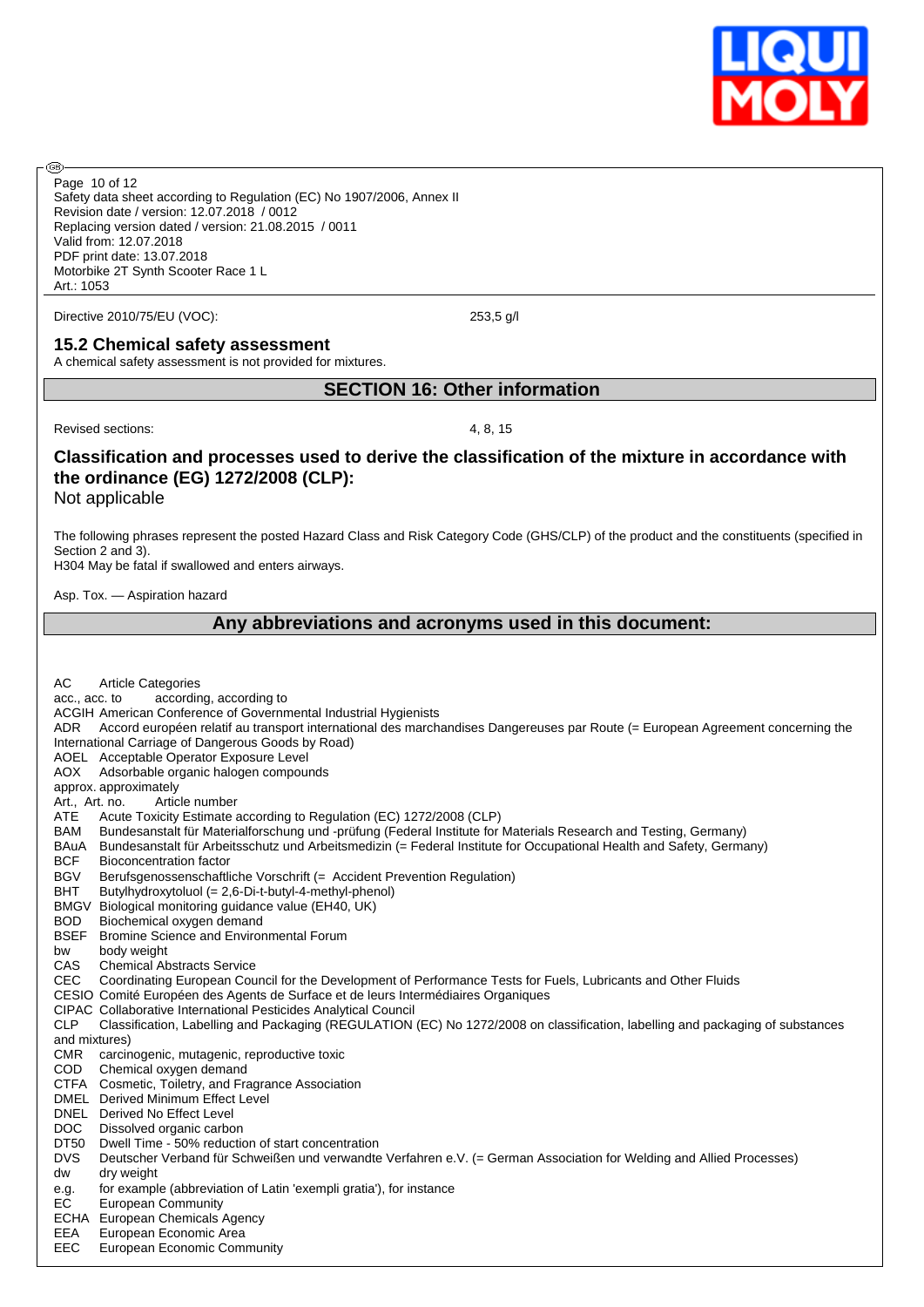

| (GB).         |                                                                                                                                               |
|---------------|-----------------------------------------------------------------------------------------------------------------------------------------------|
|               | Page 11 of 12                                                                                                                                 |
|               | Safety data sheet according to Regulation (EC) No 1907/2006, Annex II                                                                         |
|               | Revision date / version: 12.07.2018 / 0012                                                                                                    |
|               |                                                                                                                                               |
|               | Replacing version dated / version: 21.08.2015 / 0011                                                                                          |
|               | Valid from: 12.07.2018                                                                                                                        |
|               | PDF print date: 13.07.2018                                                                                                                    |
|               | Motorbike 2T Synth Scooter Race 1 L                                                                                                           |
| Art.: 1053    |                                                                                                                                               |
|               |                                                                                                                                               |
| <b>EINECS</b> | European Inventory of Existing Commercial Chemical Substances                                                                                 |
| <b>ELINCS</b> | European List of Notified Chemical Substances                                                                                                 |
|               |                                                                                                                                               |
| EN            | European Norms                                                                                                                                |
| EPA           | United States Environmental Protection Agency (United States of America)                                                                      |
| ERC           | <b>Environmental Release Categories</b>                                                                                                       |
| ES            | Exposure scenario                                                                                                                             |
| etc.          | et cetera                                                                                                                                     |
| EU            | European Union                                                                                                                                |
| EWC           | European Waste Catalogue                                                                                                                      |
| Fax.          | Fax number                                                                                                                                    |
| gen.          | general                                                                                                                                       |
| GHS           | Globally Harmonized System of Classification and Labelling of Chemicals                                                                       |
| <b>GWP</b>    | Global warming potential                                                                                                                      |
|               |                                                                                                                                               |
| HET-CAM       | Hen's Egg Test - Chorionallantoic Membrane                                                                                                    |
|               | HGWP Halocarbon Global Warming Potential                                                                                                      |
| <b>IARC</b>   | International Agency for Research on Cancer                                                                                                   |
| IATA          | International Air Transport Association                                                                                                       |
| <b>IBC</b>    | Intermediate Bulk Container                                                                                                                   |
| IBC (Code)    | International Bulk Chemical (Code)                                                                                                            |
| IC.           | Inhibitory concentration                                                                                                                      |
| IMDG-code     | International Maritime Code for Dangerous Goods                                                                                               |
| incl.         | including, inclusive                                                                                                                          |
|               | <b>IUCLID International Uniform Chemical Information Database</b>                                                                             |
| LC.           | lethal concentration                                                                                                                          |
| LC50          | lethal concentration 50 percent kill                                                                                                          |
|               | LCLo lowest published lethal concentration                                                                                                    |
|               |                                                                                                                                               |
| LD            | Lethal Dose of a chemical                                                                                                                     |
|               | LD50 Lethal Dose, 50% kill                                                                                                                    |
|               | LDLo Lethal Dose Low                                                                                                                          |
|               | LOAEL Lowest Observed Adverse Effect Level                                                                                                    |
|               | LOEC Lowest Observed Effect Concentration                                                                                                     |
|               | LOEL Lowest Observed Effect Level                                                                                                             |
| LQ.           | <b>Limited Quantities</b>                                                                                                                     |
| <b>MARPOL</b> | International Convention for the Prevention of Marine Pollution from Ships                                                                    |
| n.a.          | not applicable                                                                                                                                |
| n.av.         | not available                                                                                                                                 |
| n.c.          | not checked                                                                                                                                   |
|               | n.d.a. no data available                                                                                                                      |
|               | NIOSH National Institute of Occupational Safety and Health (United States of America)                                                         |
|               | NOAECNo Observed Adverse Effective Concentration                                                                                              |
|               | NOAEL No Observed Adverse Effect Level                                                                                                        |
|               | NOEC No Observed Effect Concentration                                                                                                         |
|               | NOEL No Observed Effect Level                                                                                                                 |
|               |                                                                                                                                               |
| ODP.          | Ozone Depletion Potential                                                                                                                     |
|               | OECD Organisation for Economic Co-operation and Development                                                                                   |
| org.          | organic                                                                                                                                       |
| PAH           | polycyclic aromatic hydrocarbon                                                                                                               |
| <b>PBT</b>    | persistent, bioaccumulative and toxic                                                                                                         |
| PC            | Chemical product category                                                                                                                     |
| PE            | Polyethylene                                                                                                                                  |
|               | PNEC Predicted No Effect Concentration                                                                                                        |
|               | POCP Photochemical ozone creation potential                                                                                                   |
| ppm           | parts per million                                                                                                                             |
|               | PROC Process category                                                                                                                         |
|               | PTFE Polytetrafluorethylene                                                                                                                   |
|               | REACHRegistration, Evaluation, Authorisation and Restriction of Chemicals (REGULATION (EC) No 1907/2006 concerning the Registration,          |
|               | Evaluation, Authorisation and Restriction of Chemicals)                                                                                       |
|               | REACH-IT List-No.<br>9xx-xxx-x No. is automatically assigned, e.g. to pre-registrations without a CAS No. or other numerical identifier. List |
|               | Numbers do not have any legal significance, rather they are purely technical identifiers for processing a submission via REACH-IT.            |
| <b>RID</b>    | Règlement concernant le transport International ferroviaire de marchandises Dangereuses (= Regulation concerning the International            |
|               | Carriage of Dangerous Goods by Rail)                                                                                                          |
|               |                                                                                                                                               |
| <b>QAP</b>    | SADT Self-Accelerating Decomposition Temperature<br>Structure Activity Relationship                                                           |

SAR Structure Activity Relationship